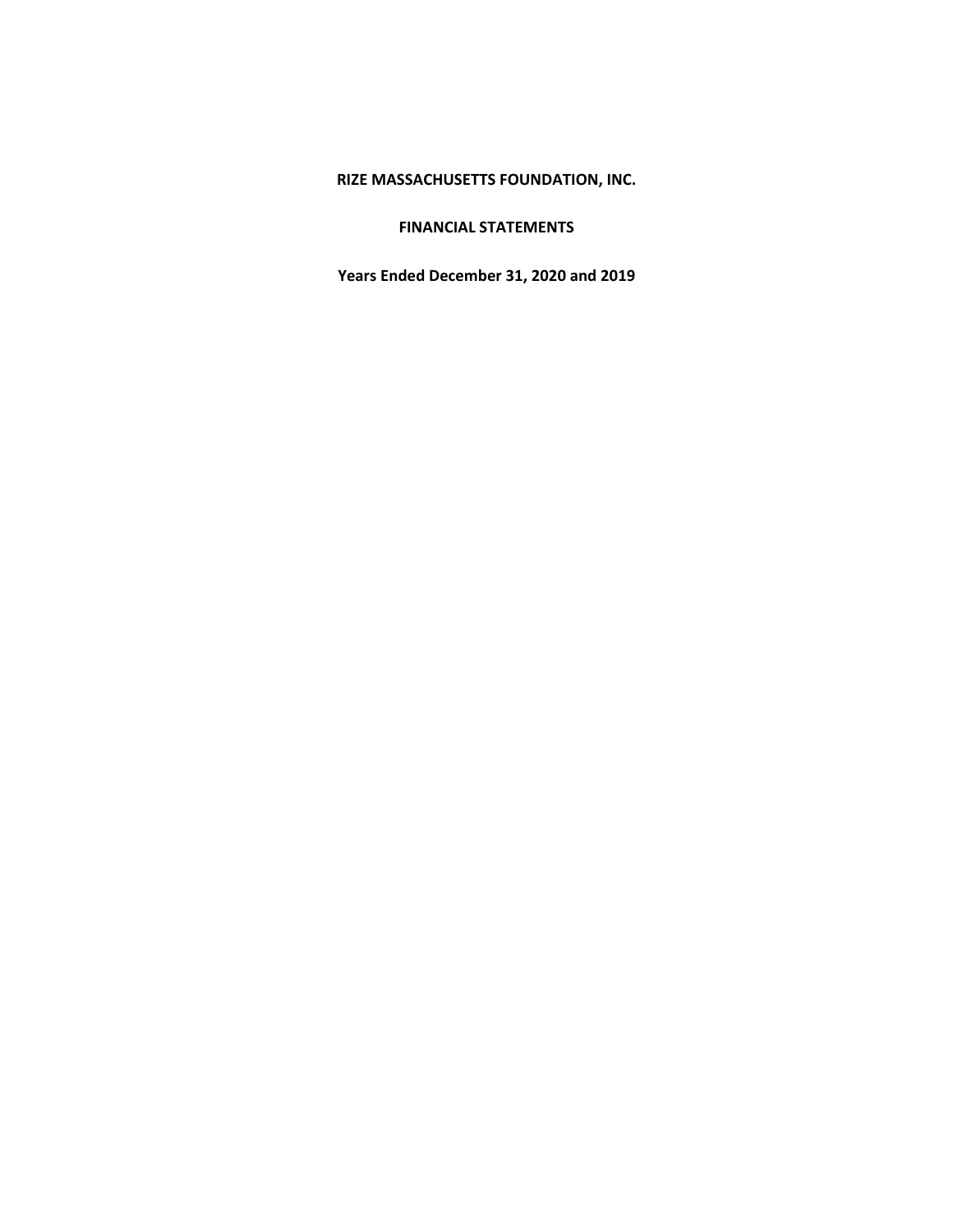# **TABLE OF CONTENTS**

Page No.

| <b>INDEPENDENT AUDITOR'S REPORT</b>                | $1 - 2$  |
|----------------------------------------------------|----------|
| <b>FINANCIAL STATEMENTS</b>                        |          |
| <b>Statements of Financial Position</b>            | 3        |
| Statements of Activities and Changes in Net Assets | 4        |
| <b>Statements of Functional Expenses</b>           | 5        |
| <b>Statements of Cash Flows</b>                    | 6        |
| Notes to Financial Statements                      | $7 - 12$ |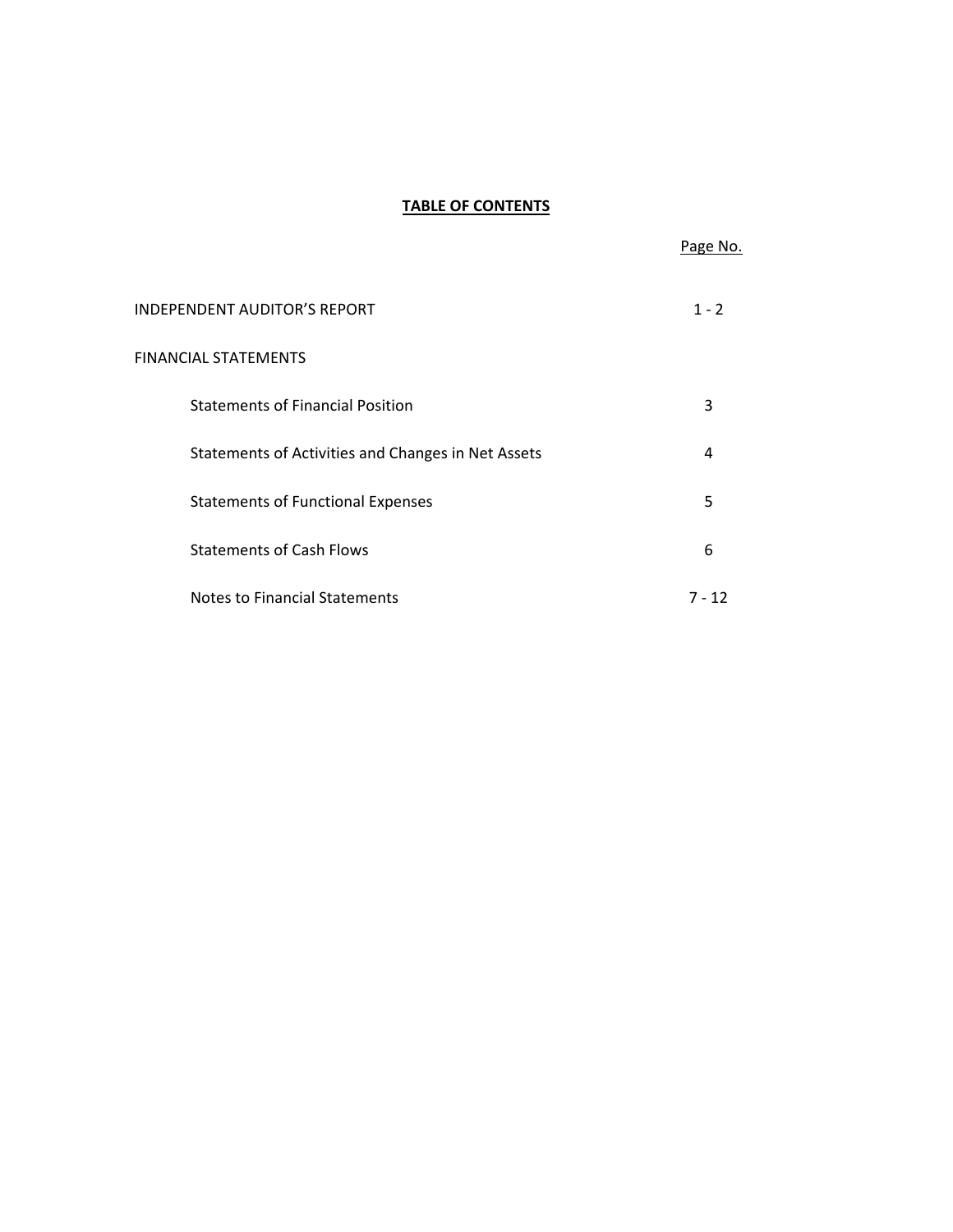

## **INDEPENDENT AUDITOR'S REPORT**

To the Finance and Audit Committee of RIZE Massachusetts Foundation, Inc.

We have audited the accompanying financial statements of RIZE Massachusetts Foundation, Inc. (a nonprofit organization), which comprise the statement of financial position as of December 31, 2020, and the related statements of activities and changes in net assets, functional expenses and cash flows for the year then ended, and the related notes to the financial statements.

# **Management's Responsibility for the Financial Statements**

Management is responsible for the preparation and fair presentation of these financial statements in accordance with accounting principles generally accepted in the United States of America; this includes the design, implementation, and maintenance of internal control relevant to the preparation and fair presentation of financial statements that are free from material misstatement, whether due to fraud or error.

# **Auditor's Responsibility**

Our responsibility is to express an opinion on these financial statements based on our audit. We conducted our audit in accordance with auditing standards generally accepted in the United States of America. Those standards require that we plan and perform the audit to obtain reasonable assurance about whether the financial statements are free from material misstatement.

An audit involves performing procedures to obtain audit evidence about the amounts and disclosures in the financial statements. The procedures selected depend on the auditor's judgment, including the assessment of the risks of material misstatement of the financial statements, whether due to fraud or error. In making those risk assessments, the auditor considers internal control relevant to the entity's preparation and fair presentation of the financial statements in order to design audit procedures that are appropriate in the circumstances, but not for the purpose of expressing an opinion on the effectiveness of the entity's internal control. Accordingly, we express no such opinion. An audit also includes evaluating the appropriateness of accounting policies used and the reasonableness of significant accounting estimates made by management, as well as evaluating the overall presentation of the financial statements.

We believe that the audit evidence we have obtained is sufficient and appropriate to provide a basis for our audit opinion.

**‐ 1 ‐**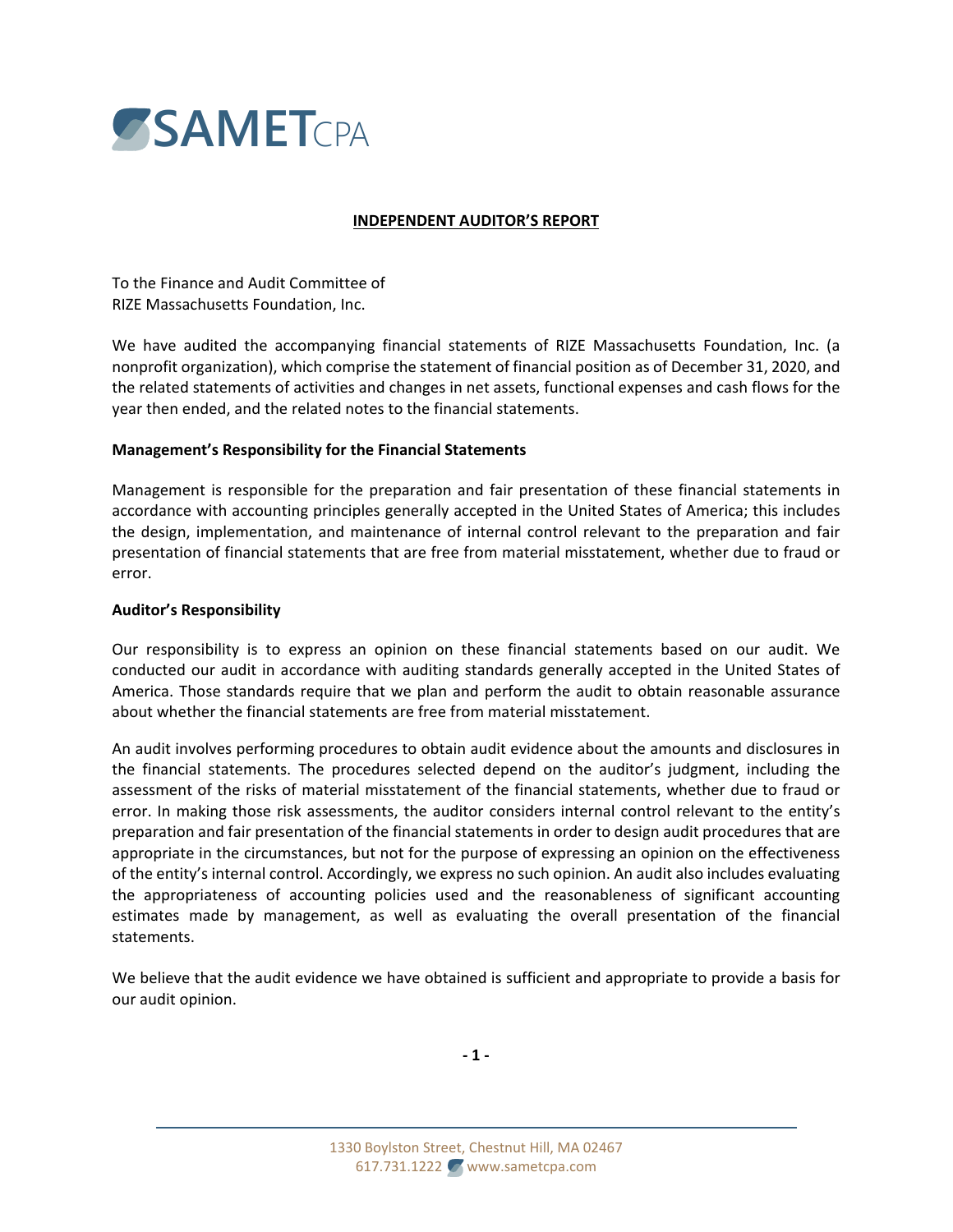

# **INDEPENDENT AUDITOR'S REPORT (CONTINUED)**

# **Opinion**

In our opinion, the financial statements referred to above present fairly, in all material respects, the financial position of RIZE Massachusetts Foundation, Inc. as of December 31, 2020, and the changes in its net assets and its cash flows for the year then ended in accordance with accounting principles generally accepted in the United States of America.

# **Report on Summarized Comparative Information**

We have previously audited RIZE Massachusetts Foundation, Inc.'s 2019 financial statements, and we expressed an unmodified audit opinion on those audited financial statements in our report dated June 10, 2020. In our opinion, the summarized comparative information presented herein as of and for the year ended December 31, 2019, is consistent, in all material respects, with the audited financial statements from which it has been derived.

Samedy Compay PC

Chestnut Hill, Massachusetts June 14, 2021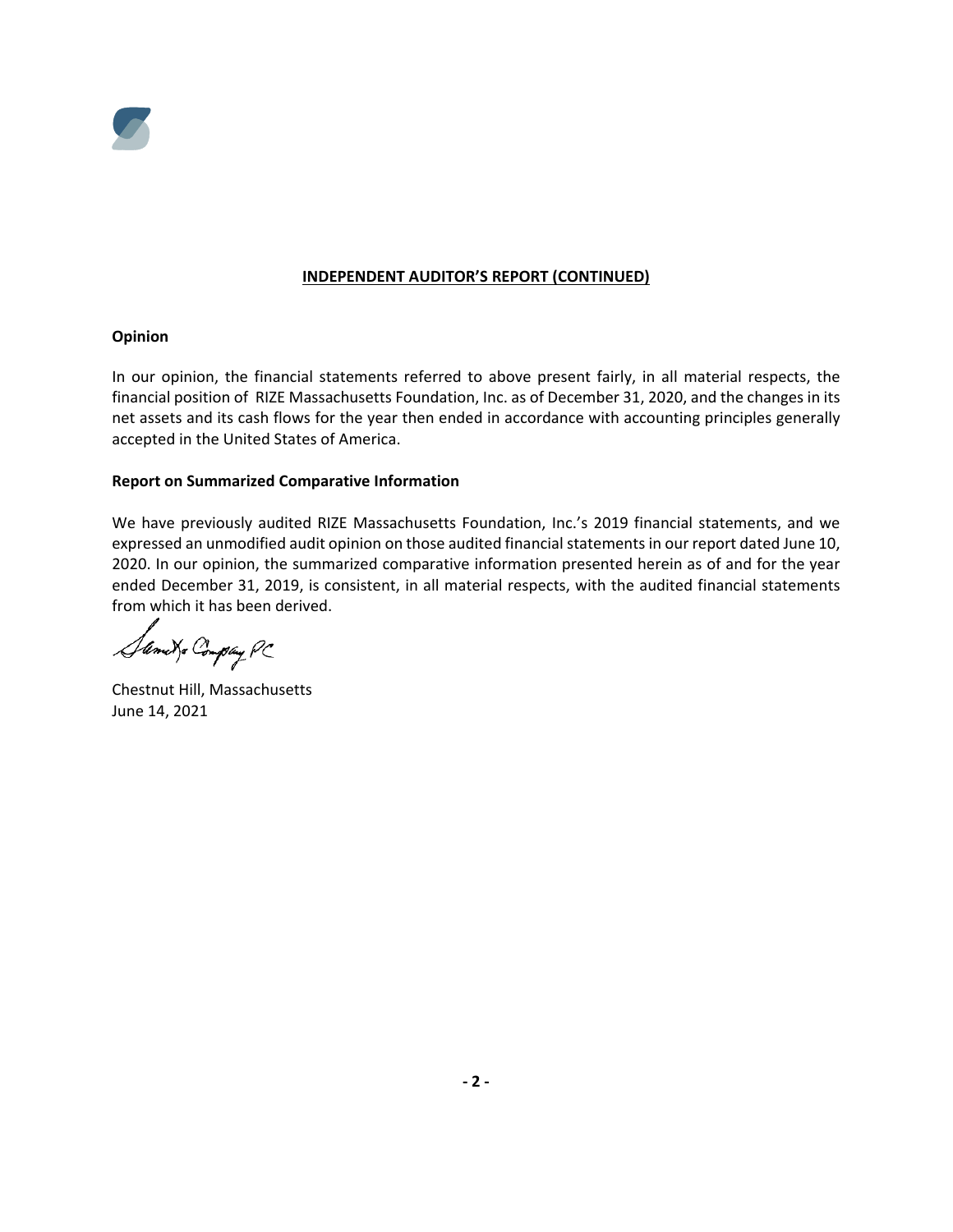# **December 31, 2020 and 2019 STATEMENTS OF FINANCIAL POSITION**

## **ASSETS**

|                                   | 2020            | 2019      |
|-----------------------------------|-----------------|-----------|
| Cash                              | \$<br>5,544,689 | 7,459,503 |
| Cash held with donor restrictions | 269,790         | 300,000   |
| Pledges receivable, net           | 1,618,768       | 750,000   |
| Prepaid expenses                  |                 | 625       |
| Total assets                      | 7,433,247       | 8,510,128 |

#### **LIABILITIES AND NET ASSETS**

| Liabilities:                     |    |           |    |           |
|----------------------------------|----|-----------|----|-----------|
| Accounts payable                 | \$ | 224,449   | \$ | 154,212   |
| Accrued expenses                 |    | 6,997     |    | 13,375    |
| <b>Total liabilities</b>         |    | 231,446   |    | 167,587   |
| Net assets:                      |    |           |    |           |
| Without donor restrictions       |    | 5,528,243 |    | 7,292,541 |
| With donor restrictions          |    | 1,673,558 |    | 1,050,000 |
| Total net assets                 |    | 7,201,801 |    | 8,342,541 |
| Total liabilities and net assets | ς  | 7,433,247 | ς  | 8,510,128 |
|                                  |    |           |    |           |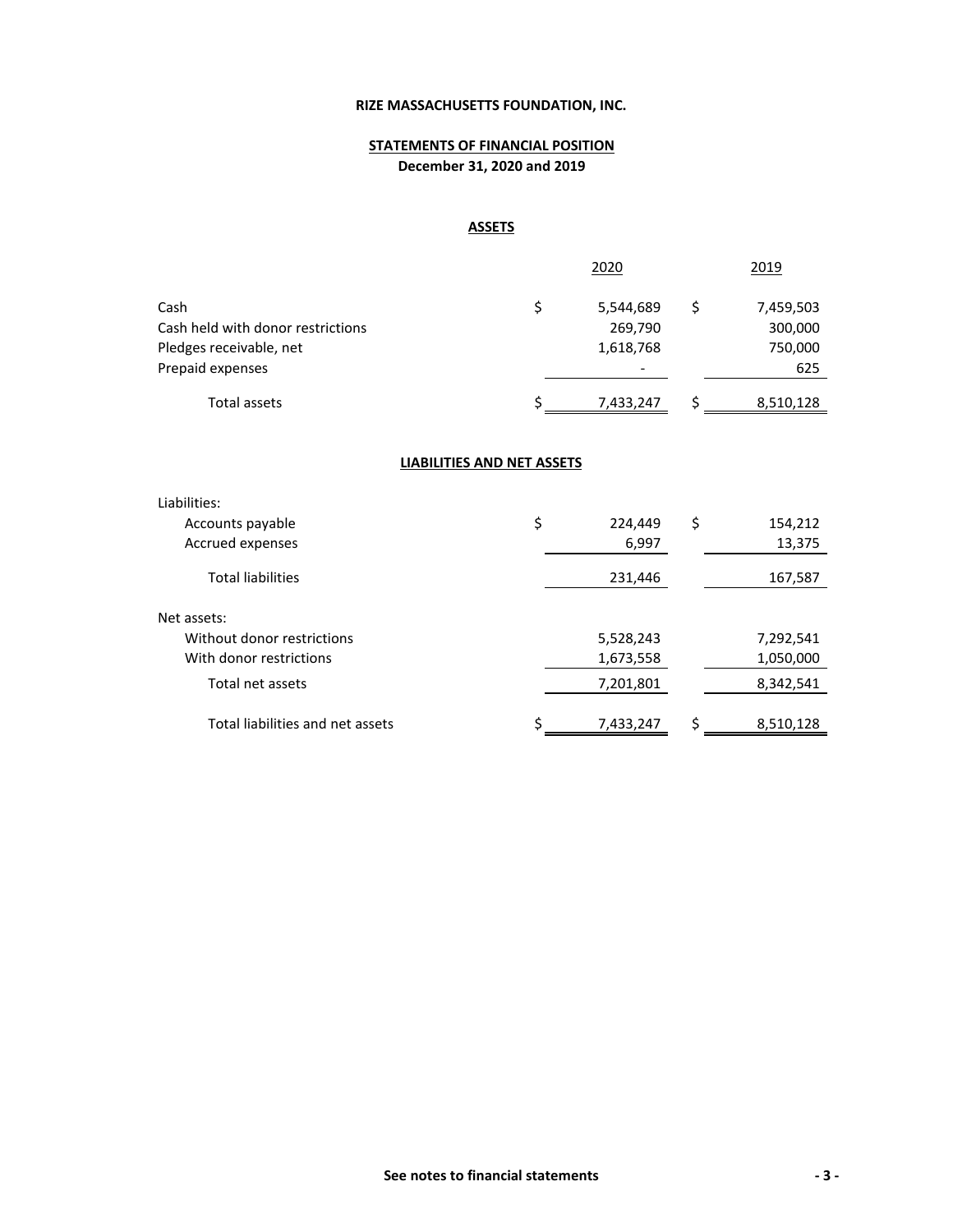#### **STATEMENTS OF ACTIVITIES AND CHANGES IN NET ASSETS Year Ended December 31, 2020 (With Comparative Totals for the Year Ended December 31, 2019)**

|                                       | 2020 |                      |    |                   |    |               | 2019 |            |
|---------------------------------------|------|----------------------|----|-------------------|----|---------------|------|------------|
|                                       |      | <b>Without Donor</b> |    | <b>With Donor</b> |    |               |      |            |
|                                       |      | Restrictions         |    | Restrictions      |    | Total         |      | Total      |
| Support and revenues:                 |      |                      |    |                   |    |               |      |            |
| Contributions and grants              | \$   | 1,241,118            | \$ | 1,253,768         | \$ | 2,494,886     | Ś.   | 11,221,709 |
| Donated services and other            |      | 74,587               |    |                   |    | 74,587        |      | 167,905    |
| Interest income                       |      | 14,699               |    |                   |    | 14,699        |      | 23,472     |
| Net realized loss on investments      |      | (882)                |    |                   |    | (882)         |      |            |
| Net assets released from restrictions |      | 630,210              |    | (630, 210)        |    |               |      |            |
| Total support and revenues            |      | 1,959,732            |    | 623,558           |    | 2,583,290     |      | 11,413,086 |
| Expenses:                             |      |                      |    |                   |    |               |      |            |
| Program services                      |      | 3,098,409            |    |                   |    | 3,098,409     |      | 2,359,668  |
| General and administrative            |      | 216,374              |    |                   |    | 216,374       |      | 227,338    |
| Fundraising                           |      | 409,247              |    |                   |    | 409,247       |      | 483,539    |
| Total expenses                        |      | 3,724,030            |    |                   |    | 3,724,030     |      | 3,070,545  |
| Increase (decrease) in net assets     |      | (1,764,298)          |    | 623,558           |    | (1, 140, 740) |      | 8,342,541  |
| Net assets, beginning of year         |      | 7,292,541            |    | 1,050,000         |    | 8,342,541     |      |            |
| Net assets, end of year               | \$   | 5,528,243            | S  | 1,673,558         | \$ | 7,201,801     | S    | 8,342,541  |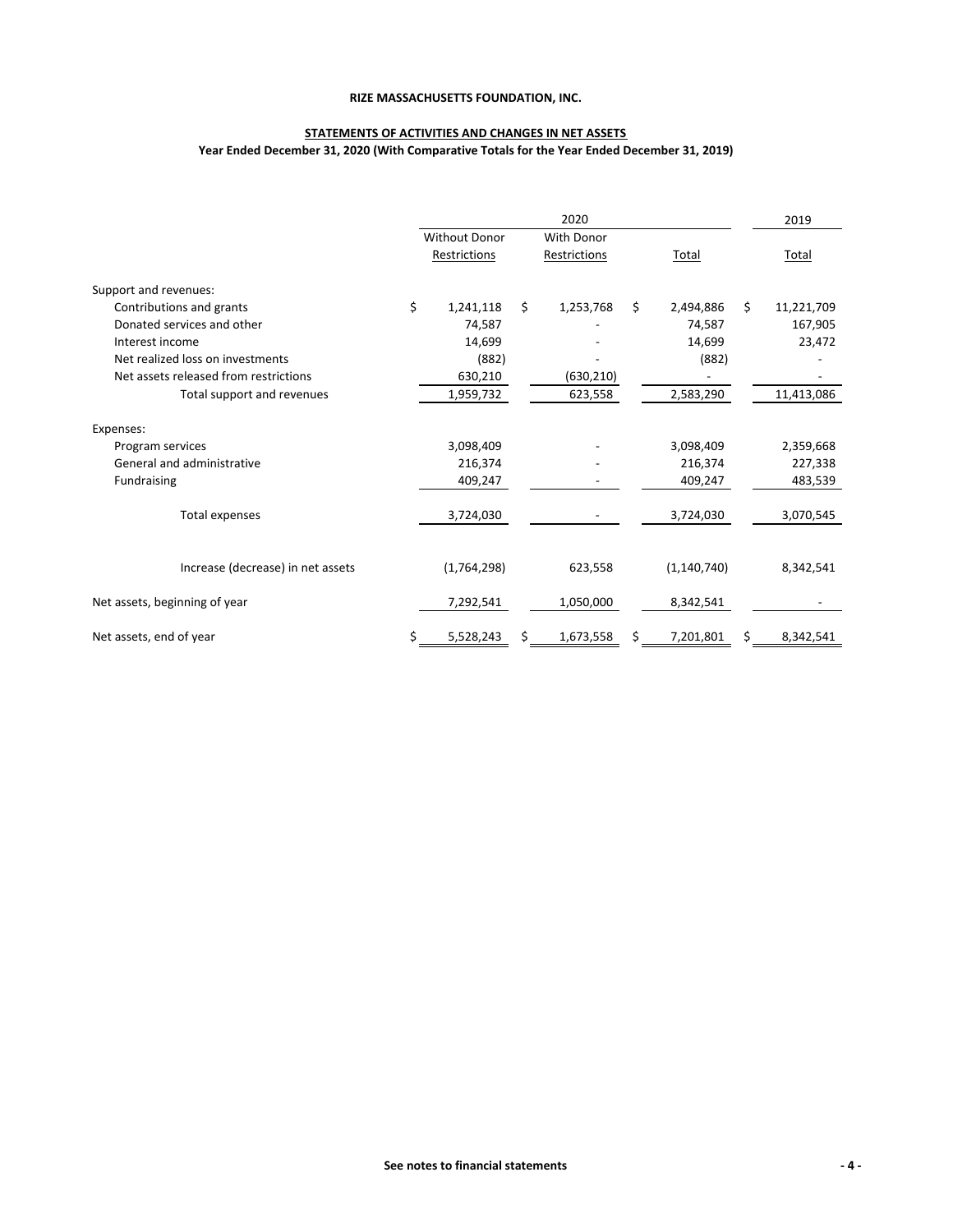### **Year Ended December 31, 2020 (With Comparative Totals for the Year Ended December 31, 2019) STATEMENTS OF FUNCTIONAL EXPENSES**

|                          | 2020 |                          |    |                |    |                          | 2019            |    |           |
|--------------------------|------|--------------------------|----|----------------|----|--------------------------|-----------------|----|-----------|
|                          |      | Program                  |    | General and    |    |                          |                 |    |           |
|                          |      | Services                 |    | Administrative |    | Fundraising              | Total           |    | Total     |
| Awards and grants        | \$   | 2,373,689                | \$ |                | \$ |                          | \$<br>2,373,689 | Ś. | 1,742,184 |
| Contract services        |      | 676,589                  |    | 112,675        |    | 369,526                  | 1,158,790       |    | 1,098,942 |
| Accounting               |      |                          |    | 55,140         |    |                          | 55,140          |    | 29,760    |
| Legal fees               |      | 21,878                   |    | 5,586          |    | 19,085                   | 46,549          |    | 140,470   |
| Professional development |      |                          |    | 26,058         |    | 99                       | 26,157          |    | 438       |
| Occupancy                |      | 8,948                    |    | 2,285          |    | 7,805                    | 19,038          |    | 19,035    |
| Office expenses          |      | 5,713                    |    | 5,151          |    | 3,379                    | 14,243          |    | 8,028     |
| <b>Computer Support</b>  |      | 3,000                    |    | 766            |    | 5,234                    | 9,000           |    | 8,400     |
| Telephone                |      | 3,272                    |    | 1,069          |    | 2,972                    | 7,313           |    | 4,562     |
| Insurance                |      | $\overline{\phantom{a}}$ |    | 6,328          |    | $\overline{\phantom{0}}$ | 6,328           |    | 959       |
| Conferences and meetings |      | 3,593                    |    | 540            |    | $\overline{\phantom{0}}$ | 4,133           |    | 4,022     |
| Equipment rental         |      | 1,136                    |    | 289            |    | 991                      | 2,416           |    | 1,657     |
| Travel                   |      | 591                      |    | 487            |    | 156                      | 1,234           |    | 12,088    |
| Total                    |      | 3,098,409                |    | 216,374        |    | 409,247                  | 3,724,030       |    | 3,070,545 |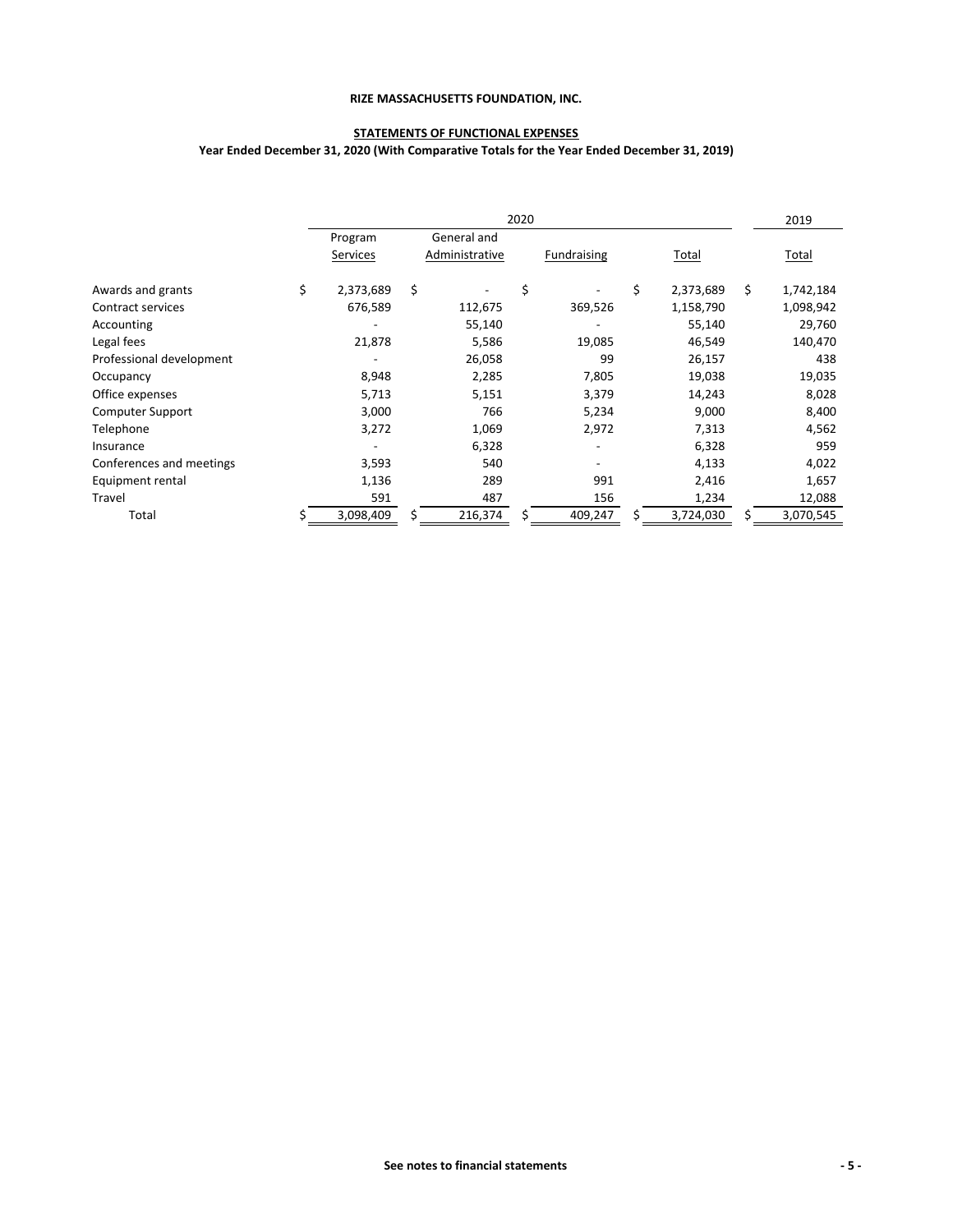# **STATEMENTS OF CASH FLOWS Years Ended December 31, 2020 and 2019**

|                                                            | 2020                |     | 2019      |
|------------------------------------------------------------|---------------------|-----|-----------|
| Cash flows from operating activities:                      |                     |     |           |
| Increase (decrease) in net assets                          | \$<br>(1, 140, 740) | \$. | 8,342,541 |
| Adjustments to reconcile increase (decrease) in net assets |                     |     |           |
| to net cash provided by (used for) operating activities:   |                     |     |           |
| Realized loss on investments                               | 882                 |     |           |
| Fair market value of non-cash contributions                | (50, 925)           |     |           |
| Changes in operating assets and liabilities:               |                     |     |           |
| Pledges receivable                                         | (868, 768)          |     | (750,000) |
| Prepaid expenses                                           | 625                 |     | (625)     |
| Accounts payable                                           | 70,237              |     | 154,212   |
| Accrued expenses                                           | (6, 378)            |     | 13,375    |
| Net cash provided by (used for) operating activities       | (1,995,067)         |     | 7,759,503 |
| Cash flows from investing activities:                      |                     |     |           |
| Proceeds from sale of investments                          | 50,043              |     |           |
| Net cash provided by investing activities                  | 50,043              |     |           |
| Net increase (decrease) in cash                            | (1,945,024)         |     | 7,759,503 |
| Cash, beginning of year                                    | 7,759,503           |     |           |
| Cash, end of year                                          | \$<br>5,814,479     |     | 7,759,503 |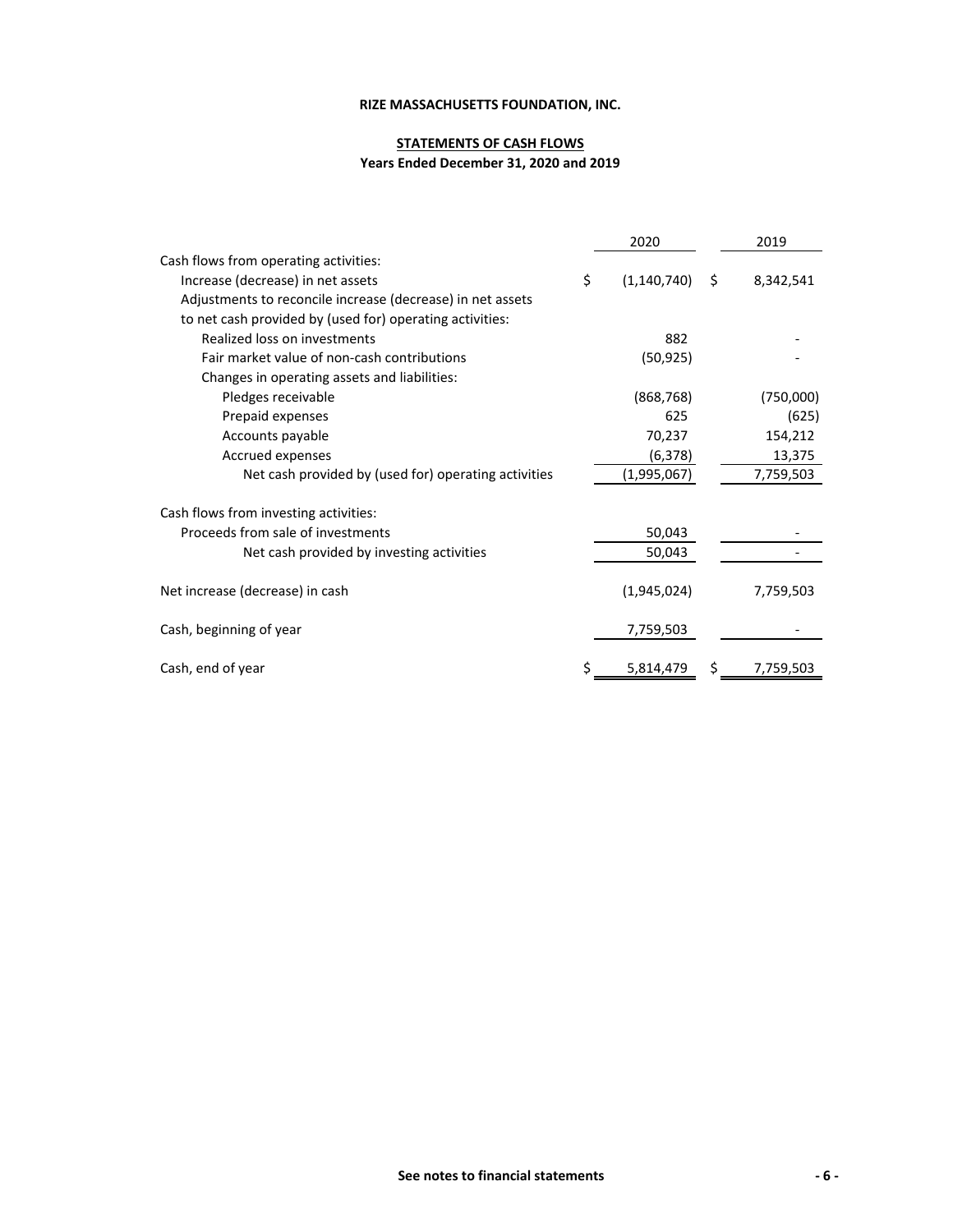# **NOTES TO FINANCIAL STATEMENTS December 31, 2020 and 2019**

#### Note 1 **Nature of Organization**

RIZE Massachusetts Foundation, Inc. (the "Foundation") is a non‐profit organization incorporated in the Commonwealth of Massachusetts on June 18, 2018. The Foundation works to end the opioid epidemic in Massachusetts and reduce its devastating impact on people, communities, and the economy. Prior to its incorporation, the Foundation operated under a fiscal sponsorship agreement with Third Sector New England, Inc. Under this agreement, effective March 28, 2017 through May 25, 2019, all income and expenses were recorded by the fiscal sponsor. As of May 14, 2019, the Foundation changed its fiscal year to a calendar year, January 1 to December 31.

In pursuit of its mission, the Foundation operates under a strategic framework in three key focus areas:

**Care** delivers comprehensive, compassionate, and sustainable approaches to prevention, harm reduction, treatment, and recovery.

**Human Impact** delivers efforts to reduce the impact of opioid use disorder on the economy, families, and communities.

**Knowledge** delivers data, commissioned research, and evaluation to expand the evidence base and inform policy.

Activities in support of all program areas and the general Foundation mission are classified as **Other Program**.

### Note 2 **Summary of significant accounting policies**

### **Basis of accounting**

The accompanying financial statements of the Foundation have been prepared on the accrual basis of accounting in accordance with accounting principles generally accepted in the United States of America.

### **Basis of presentation**

Accounting standards require the Foundation to report information regarding its financial position and activities according to two classes of net assets:

**Net assets without donor restrictions** are comprised of assets relating to activities that are not subject to donor stipulations. Net assets without donor restrictions may be designated for specific purposes by action of the Board of Directors. There were no assets designated for specific purposes by the Board of Directors as of December 31, 2020 and 2019. Contributions with donor restrictions that are received and expended in the same reporting period are presented as net assets without donor restrictions.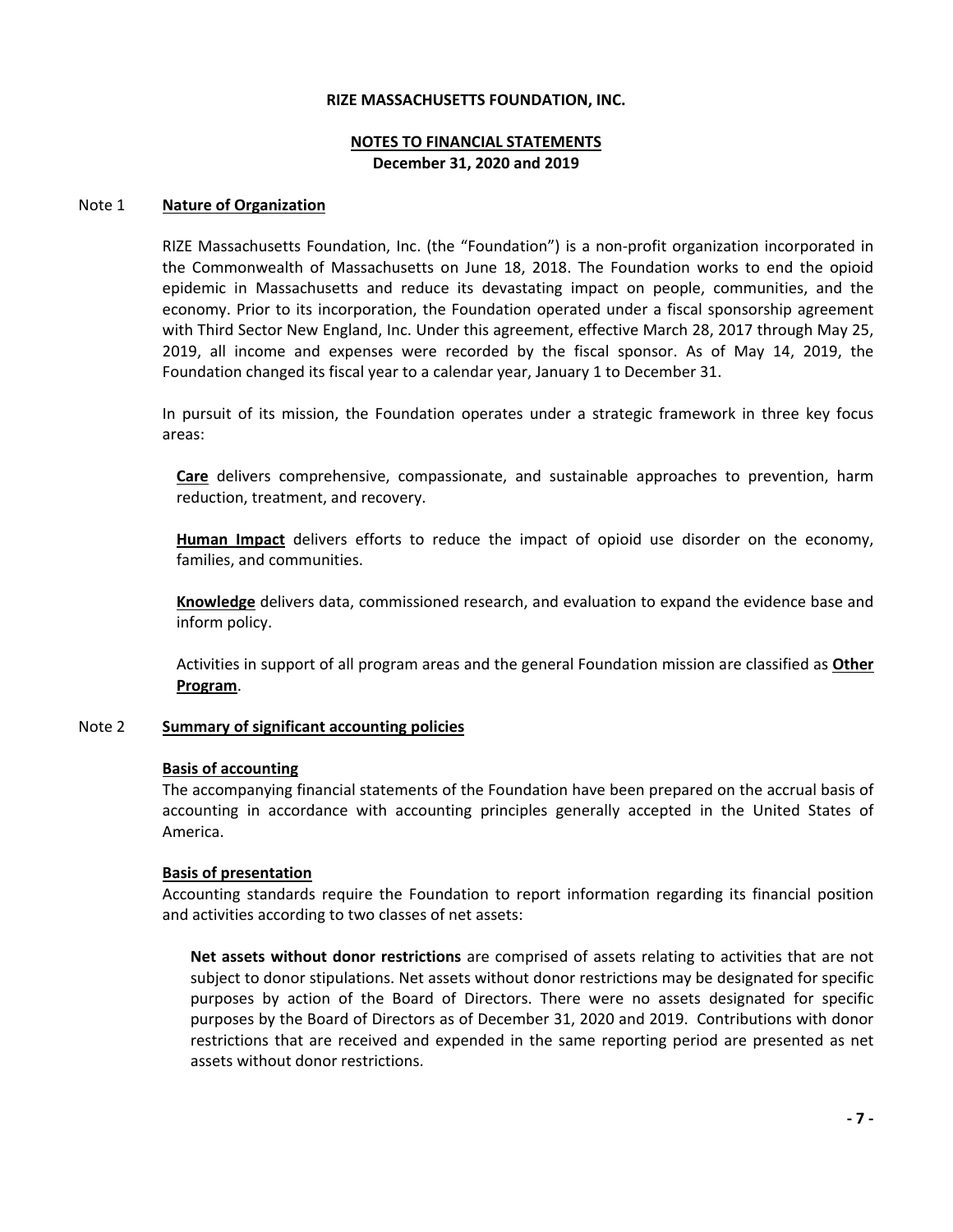# **NOTES TO FINANCIAL STATEMENTS (CONTINUED) December 31, 2020 and 2019**

## Note 2 **Summary of significant accounting policies (continued)**

### **Basis of presentation (continued)**

**Net assets with donor restrictions** are comprised of those assets for which use is limited by donor‐imposed stipulations that will either expire with the passage of time or be fulfilled by actions of the Foundation. Other donor restrictions are perpetual in nature, whereby the donor stipulated that the corpus of the donation be maintained in perpetuity. As of December 31, 2020 and 2019, the Foundation maintained no assets for which the corpus must be maintained in perpetuity.

Net assets with donor restrictions consisted of the following at December 31, 2020 and 2019:

|                                                                    | 2020      | 2019      |
|--------------------------------------------------------------------|-----------|-----------|
| Net assets with restrictions to<br>expire with the passage of time | 1,603,768 | 1,050,000 |
| Services for first responders and                                  |           |           |
| critical care providers                                            | 19,790    |           |
| Mobile addiction services                                          | 50,000    |           |
| Net assets with purpose restrictions                               | 69,790    |           |
|                                                                    | 1.673.558 |           |

### **Income tax status**

The Foundation is exempt from federal income tax under Section 501(c)(3) of the Internal Revenue Code. In addition, the Foundation qualifies for the charitable contribution deduction under Section 170(b)(1)(A) and has been classified as an organization other than a private foundation under Section 509(a)(2). The Foundation is also exempt from state income taxes.

The Financial Accounting Standards Board has issued a standard that clarifies the accounting and recognition of income tax positions taken or expected to be taken in the Foundation's tax returns. The Foundation has analyzed tax positions taken for filing with the Internal Revenue Service and all state jurisdictions where it operates. The Foundation believes that tax positions will be sustained upon examination and does not anticipate any adjustments that would result in a material adverse effect on the Foundation's financial condition, results of operations or cash flows. Accordingly, the Foundation has not recorded any reserves or related accruals for interest and penalties for uncertain tax positions. If the Foundation incurs interest or penalties, as a result of unrecognized tax positions, the policy is to classify interest accrued with interest expense and penalties thereon with general and administrative expenses. The Foundation is subject to routine audits by taxing jurisdictions; however, there are currently no audits for any tax periods in progress.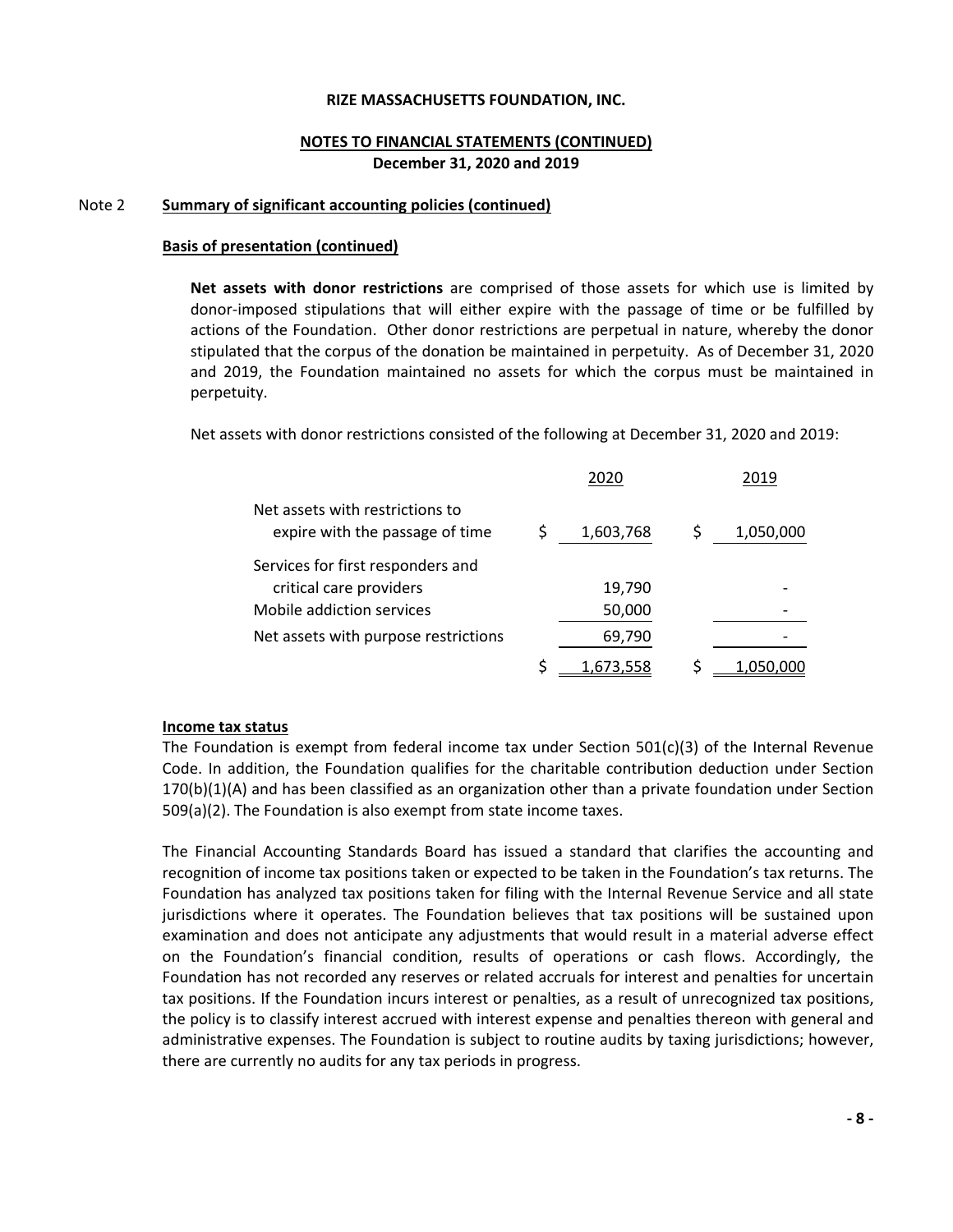# **NOTES TO FINANCIAL STATEMENTS (CONTINUED) December 31, 2020 and 2019**

#### Note 2 **Summary of significant accounting policies (continued)**

#### **Contribution and grant revenue**

All contributions are considered available for unrestricted use unless specifically restricted by the donor. Contributions are recorded as revenue when earned by the Foundation, which may be when cash is received, unconditional promises are made, or ownership of other assets are transferred to the Foundation. Contributions are recorded at fair value at the date of donation.

#### **Pledges receivable**

The Foundation reviews its pledges receivable on a regular basis to determine if any receivable will potentially be uncollectible. The Foundation establishes an allowance for uncollectible amounts as necessary. After all attempts to collect a receivable have failed, the receivable is written off against the allowance. Based on the information available, the Foundation considers the pledges receivable to be fully collectible. Accordingly, no allowance for doubtful accounts is necessary. Unconditional pledges are recognized as revenues in the period the commitment is received. Conditional pledges are recognized only when the conditions on which they depend are substantially met and the promises become unconditional.

### **Donated services and other**

Donated services are recognized as contributions if the services: (a) create or enhance nonfinancial assets or (b) require specialized skills, are performed by people with those skills, and would otherwise be purchased by the Foundation. The Foundation utilized an office space that was considered as a donation, which is recorded at fair value.

During the years ended December 31, 2020 and 2019, the Foundation received and recognized donated services and other, recorded at fair market value, as follows:

|                |    | 2020   | 2019    |  |  |
|----------------|----|--------|---------|--|--|
| Legal services | \$ | 46,549 | 140,470 |  |  |
| IT support     |    | 9,000  | 8,400   |  |  |
| Occupancy      |    | 19,038 | 19,035  |  |  |
|                | Ś  | 74.587 | 167,905 |  |  |

### **Functional allocation of expenses**

The costs of providing the Foundation's programs and supporting services have been summarized in the statements of functional expenses. Expenses related directly to program activities are charged directly to program services while other expenses that are common to several functions are allocated based on management's estimates, among major classes of program services and support activities. The expenses that have been allocated include contract services, various professional fees, office expenses, occupancy, telephone, travel, equipment rental, and conferences and meeting expenses, based on time and effort.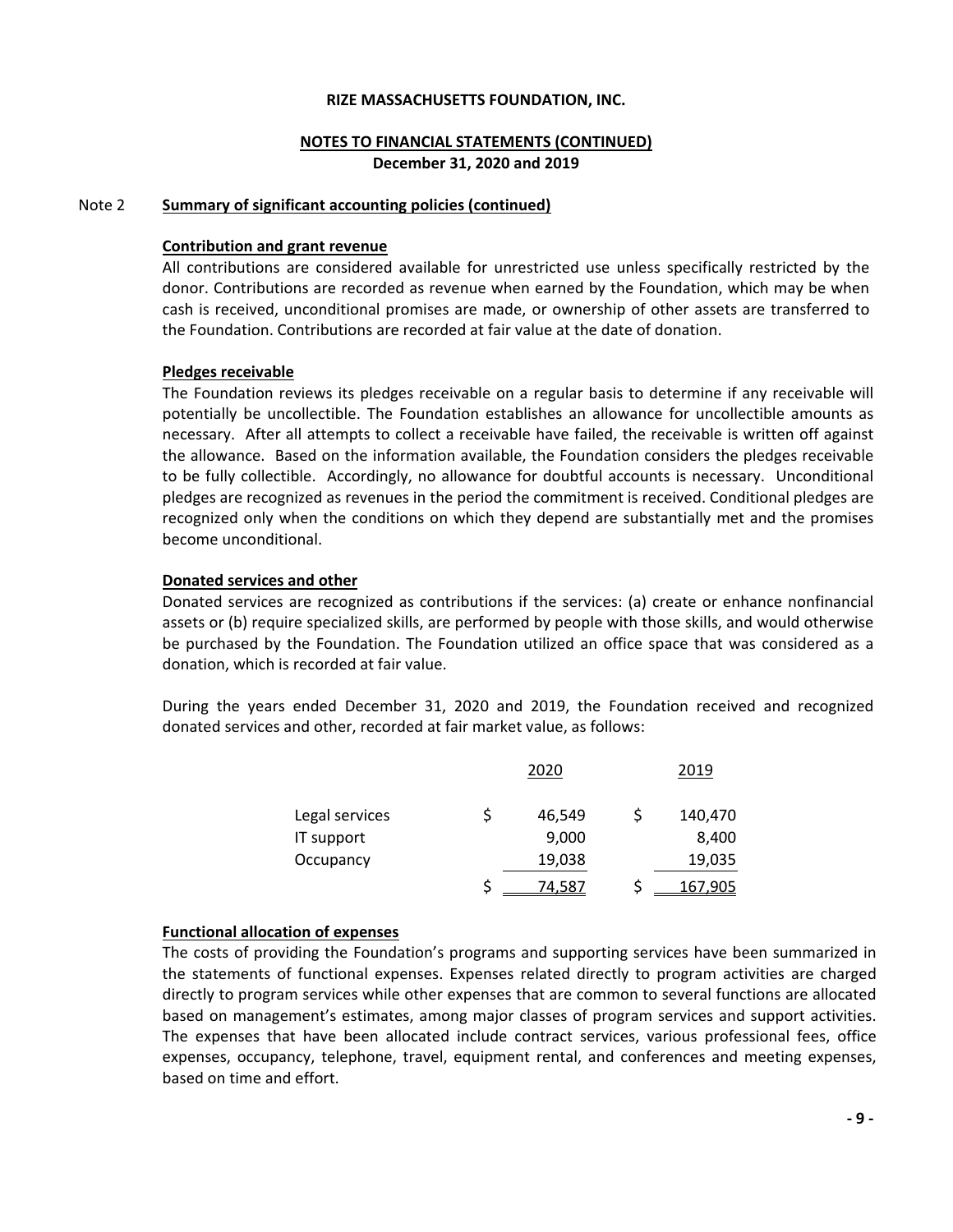# **NOTES TO FINANCIAL STATEMENTS (CONTINUED) December 31, 2020 and 2019**

#### Note 2 **Summary of significant accounting policies (continued)**

#### **Fair value of financial instruments**

The carrying amounts of financial instruments, including cash, pledges receivable, accounts payable and accrued expenses approximate fair value due to the short-term maturities of these assets and liabilities.

### **Use of estimates**

Management uses estimates and assumptions in preparing financial statements. Those estimates and assumptions affect the reported amount of assets and liabilities, the disclosure of contingent assets and liabilities, and the reported revenues and expenses. Actual results could differ from those estimates.

#### **Subsequent events**

Subsequent events were evaluated through June 14, 2021, which is the date the financial statements were available to be issued.

As a result of the COVID‐19 outbreak in 2020, a novel strain of coronavirus, uncertainties have arisen that are expected to have an impact on the world‐wide economy. Foundation management expects that their operations will continue to be affected. However, management cannot reasonably estimate the duration or the effect that this will have on the Foundation's financial position. Management is taking steps to mitigate any negative effects on operations, including but not limited to, availing itself to applicable government assistance.

### Note 3 **Availability and liquidity**

The following reflects the Foundation's financial assets as of December 31, 2020, available to meet cash needs:

| Financial assets at year end:                    |                 |
|--------------------------------------------------|-----------------|
| Cash                                             | \$<br>5,814,479 |
| Pledge receivable, net                           | 1,618,768       |
| Net assets with donor restrictions               | (1,673,558)     |
|                                                  | 5,759,689       |
|                                                  |                 |
| Expiration of time based donor restrictions      | 400,000         |
|                                                  |                 |
| Total financial assets available within one year | 6,159,689       |

The Foundation is supported by general contributions and grants related to the operation of the Foundation. As part of the Foundation's liquidity management, it has a policy to structure its financial assets to be available as its general expenditures, liabilities and other obligations may come due.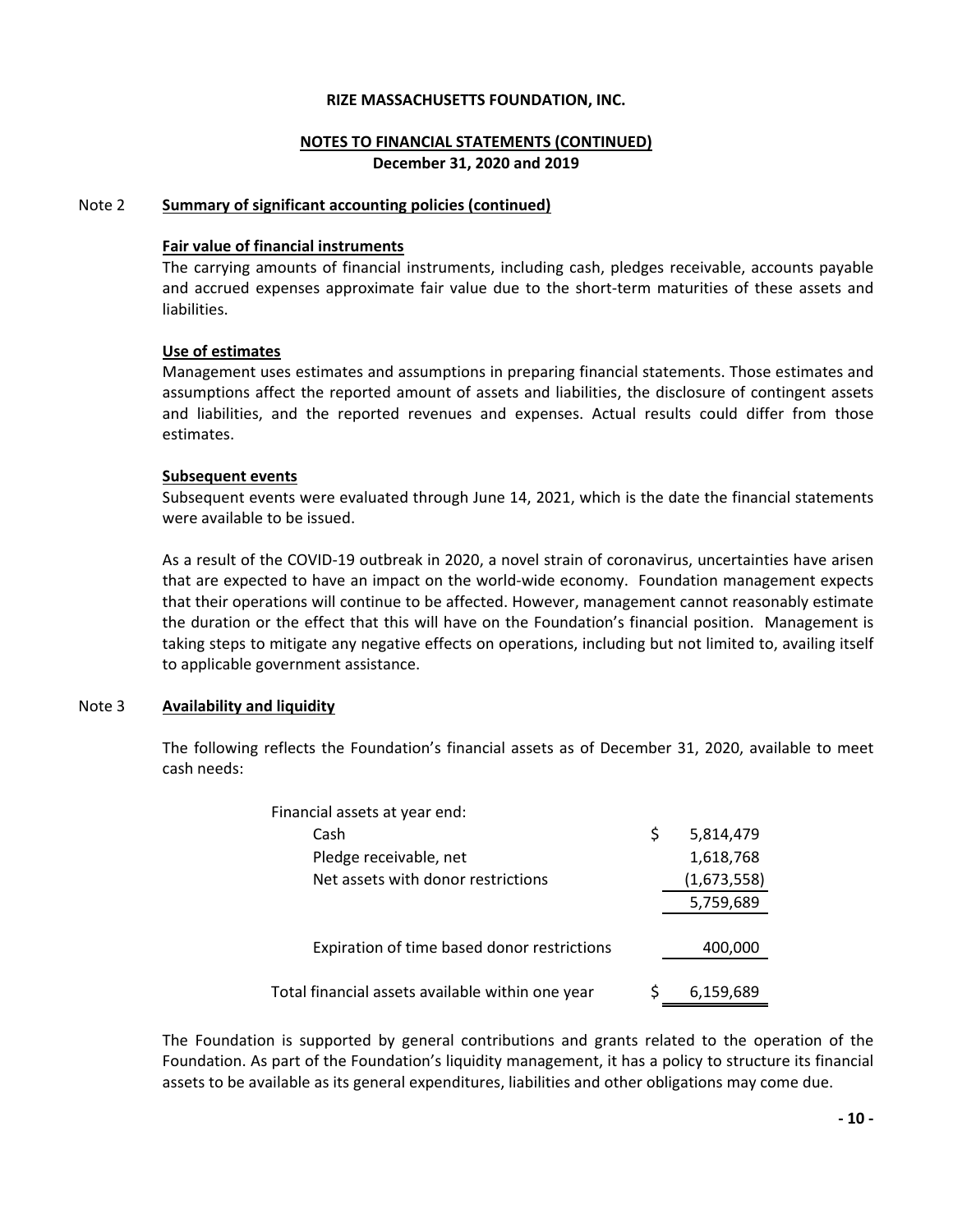# **NOTES TO FINANCIAL STATEMENTS (CONTINUED) December 31, 2020 and 2019**

#### Note 4 **Pledges receivable**

The pledges receivable represent outstanding grants, long term pledges receivable are discounted at a rate of 3.25% to arrive at net present value. As of December 31, 2020, and 2019, outstanding pledges receivable totaled \$1,618,768 and \$750,000, respectively.

At December 31, 2020 and 2019, pledge receivable consisted of the following:

|                                    |   | 2020      | 2019    |
|------------------------------------|---|-----------|---------|
| Receivable in less than one year   | S | 340,000   | 300,000 |
| Receivable in one to five years    |   | 1,325,000 | 450,000 |
|                                    |   | 1,665,000 | 750,000 |
| Less discount to net present value |   | (46, 232) |         |
|                                    |   | .618.768  | 750.000 |

#### Note 5 **Paycheck Protection Program**

On April 29, 2020, the Foundation received \$102,032 of funds under the Paycheck Protection Program of H.R. 748 ("PPP"), the purpose of which is to provide emergency assistance for organizations affected by the 2020 coronavirus pandemic. The Foundation has requested in writing that the principal balance of the note and all accrued interest be forgiven upon certification that all proceeds of the note have been used for forgivable purposes as described in 13 CFR Part 120 and the guidance promulgated thereunder by the Small Business Association.

Management has elected to account for the PPP note payable proceeds as a government grant, which allows an entity to recognize forgiveness when there is reasonable assurance that conditions for forgiveness have been met. On January 16, 2021, the Foundation received confirmation that the PPP note payable was forgiven in full, and the forgiveness totaling \$102,032 is reported as contributions and grants revenue in the accompanying statement of activities and changes in net assets for the year ended December 31, 2020.

On January 24, 2021, the Foundation received \$85,481 as part of the second round of PPP.

### Note 6 **Related party transactions**

 The Foundation makes grants to various organizations with which certain board members are affiliated. During the years ended December 31, 2020 and 2019, the Foundation granted funds to these various organizations in the amounts of \$265,275 and \$203,307, respectively.